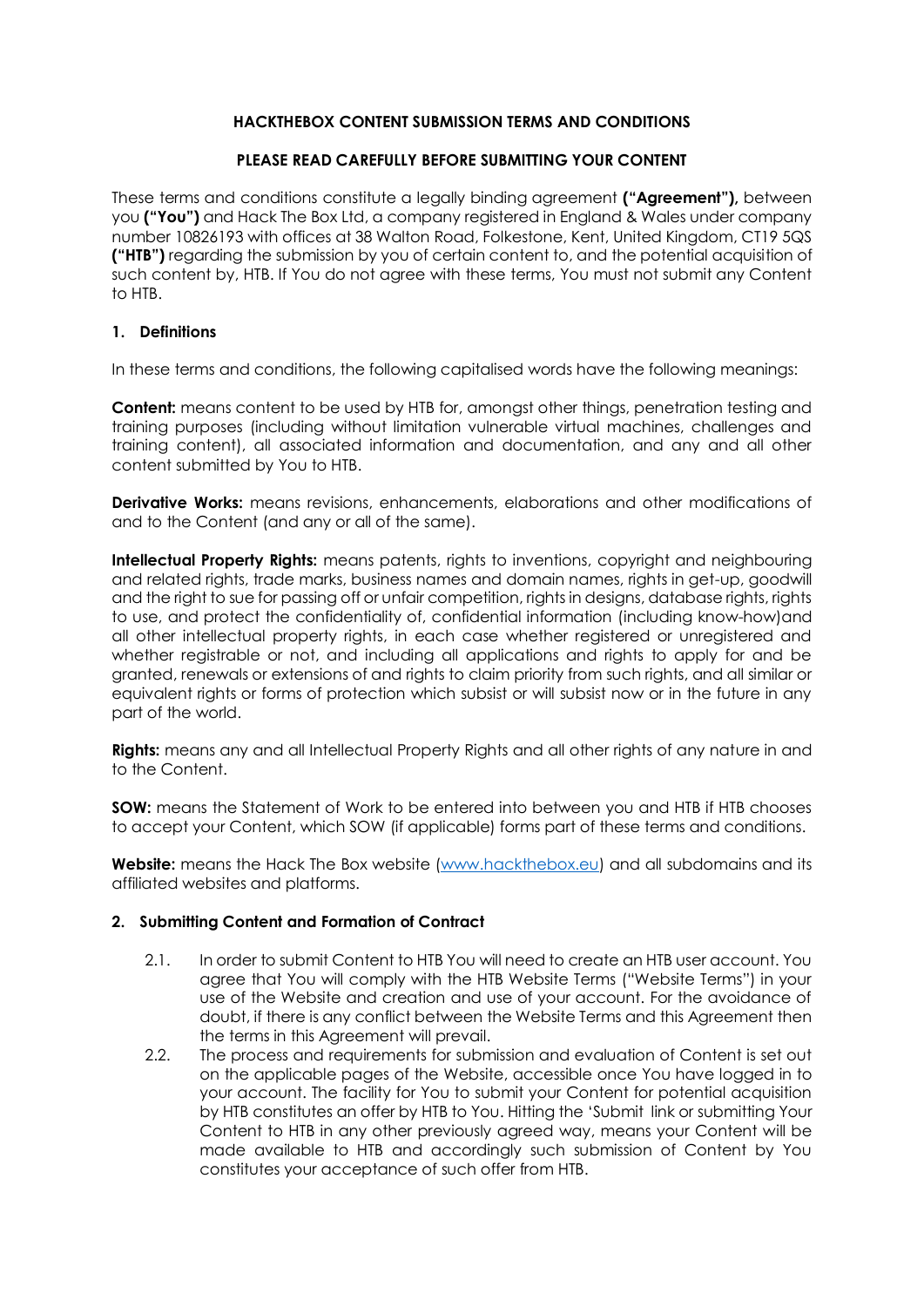- 2.3. Following submission of the Content You understand and agree that:
	- (a) HTB may accept or reject Content at its sole discretion;
		- (b) HTB has the right to test and inspect the Content for compliance with HTB's requirements and may request modifications in the Content, which modifications You agree to perform at your cost;
		- (c) The evaluation of your Content's quality, difficulty and complexity is at HTB's sole discretion; and
	- (d) submission of Content does not imply acceptance by HTB to acquire the Content.
- 2.4. Following evaluation of the Content, if HTB decides to accept and acquire your Content then in addition to these terms and conditions You will be required to sign a SOW which will be provided by HTB, in which you agree to assign all rights in the Content to HTB.
- 2.5. Until such time as HTB has notified you of its intention to accept or reject your Content, You agree that You will neither use such Content in any other manner or for any other purpose, nor permit any third party to do so.
- 2.6. If HTB notifies You that it has rejected the Content then You are free to use that Content without further obligation to HTB, subject only to any continuing obligations under the HTB Website Terms.

# **3. Ownership of the Content**

- 3.1. By submitting Content to HTB, you grant to HTB an exclusive, royalty-free, irrevocable worldwide license to make use of the Content for the purposes of evaluating that Content for potential use and acquisition by HTB.
- 3.2. You agree and acknowledge that if HTB accepts the Content then upon completion of the SOW, HTB's ownership of the Rights in and to the Content is absolute and worldwide, and that HTB shall have the right to transfer, sell, assign, license and otherwise exploit the Content and any Derivative Works, in any style, manner, medium or format. The sole consideration paid by HTB for the transfer of those rights hereunder shall be the monetary payment made by HTB to You as set out in the SOW.
- 3.3. If HTB accepts the Content then you agree that HTB will become owner of that Content and all Rights, and accordingly you acknowledge that by submitting Content to HTB you will be obliged to sign a SOW and assign the Rights to HTB upon demand.
- 3.4. If HTB accepts the Content, HTB reserves the sole and absolute right: (i) to publish or not to publish the Content, in whole or in part; (ii) to publish any Derivative Works in whole or in part and (iii) to make such changes, alterations, deletions or corrections to the Content as it deems appropriate.
- 3.5. You, being the sole author of the Content, irrevocably waive and agree not to assert your moral rights arising under the Copyright, Designs and Patents Act 1988 in relation to the Content and, so far as is legally possible, any broadly equivalent rights You may have in any territory of the world. To the extent that You are not the sole author of the Content, you shall prior to submitting the Content obtain from all joint or co-authors a waiver of all their moral rights and will provide a copy of the same to HTB upon request.

## **4. Payment**

4.1. If HTB accepts the Content, then subject to completion and signature of the SOW HTB will pay You the fees ("Fees") in the agreed upon currency in accordance with the timelines specified in the Website and as set out in the relevant fully executed SOW, as full and final compensation for HTB's purchase of your Content and any and all Rights granted to HTB. You acknowledge that such compensation is fair and adequate compensation for the purchase of Your Content.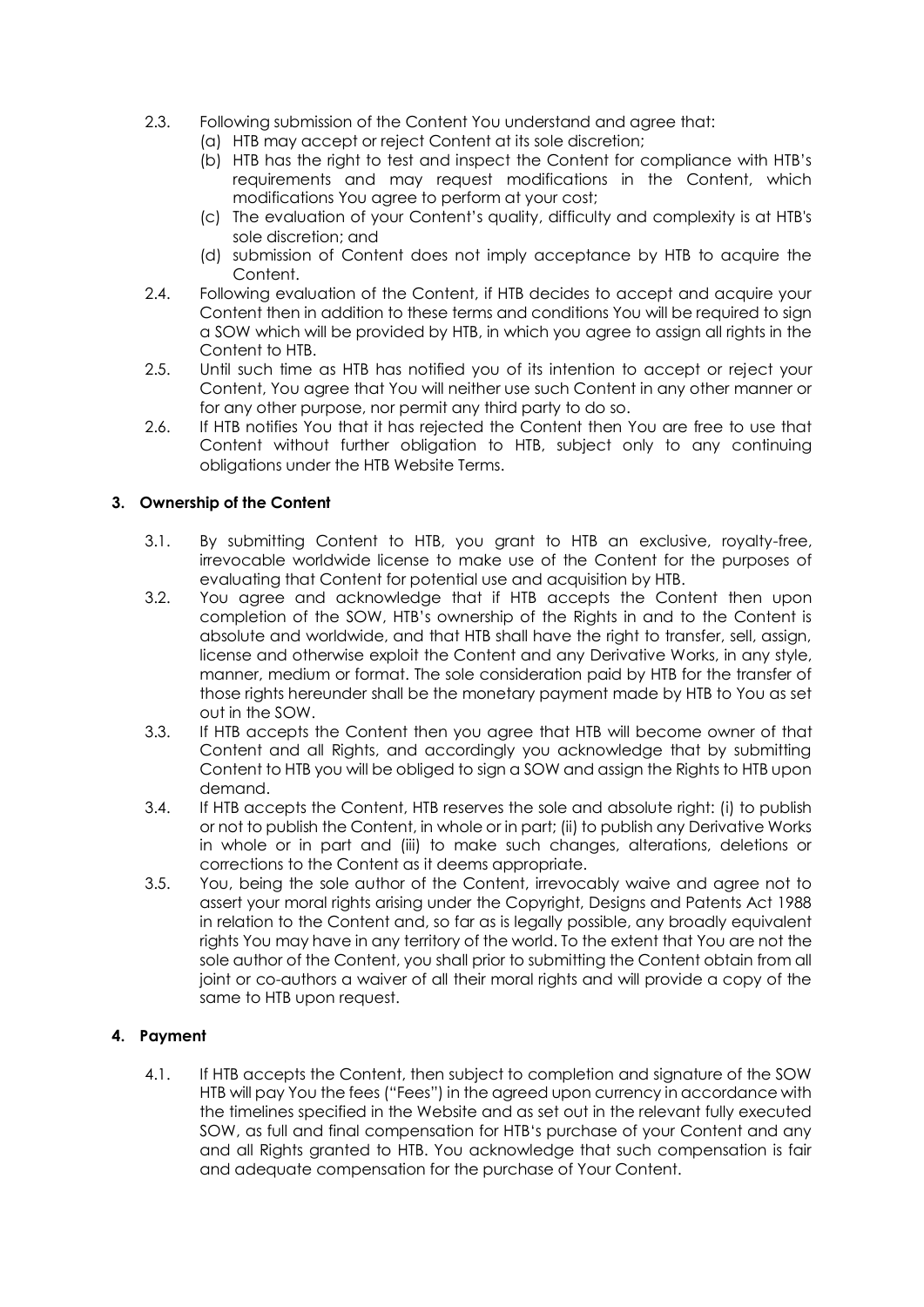- 4.2. HTB shall not be responsible for any kind of taxes arising from payment to or receipt by you of the Fees or for the withholding and/or payment of any kind of income and other payroll taxes, workers' compensation, benefits or other legal requirements applicable to You.
- 4.3. You will comply with all reasonable invoicing procedures communicated by HTB in respect of payment of any Fees and shall promptly provide all requested paperwork and documentation for this purpose.
- 4.4. All payments made by HTB under this Agreement are exclusive of VAT. If any such payment constitutes the whole or any part of the consideration for a taxable or deemed taxable supply by You, HTB shall increase that payment by an amount equal to the VAT which is chargeable in respect of the taxable or deemed taxable supply, provided that You shall have delivered a valid VAT invoice in respect of such VAT to HTB.

## **5. Warranties**

- 5.1. You represent and warrant that:
	- (a) You are eighteen (18) years of age or older and have full authority and capacity to enter into this Agreement;
	- (b) You are the sole legal and beneficial owner of, and own all the rights and interests in the Content;
	- (c) You have not licensed or assigned to any third party any rights in or to the Content or any part of it;
	- (d) the Content is free from any security interest, option, mortgage, charge or lien;
	- (e) You are unaware of any infringement or likely infringement by any third party of any of the Rights;
	- (f) as far as You are aware, all the Rights are valid and subsisting and there are and have been no claims, challenges, disputes or proceedings, pending or threatened, in relation to the ownership, validity or use of any of the Rights;
	- (g) exploitation of the Rights will not infringe the intellectual property rights or interests of any third party;
	- (h) submission of the Content by You, and any subsequent use by HTB, will not infringe any intellectual property rights, confidential information or noncompete terms within any agreement between You and any other third party;
	- (i) the Content is Your original work and has not been copied wholly or substantially from any other source;
	- (j) the Content will not contain any material that is considered defamatory, libellous, obscene, offensive, or otherwise illegal under any applicable laws;
	- (k) the Content will not contain any harmful software, files, scripts, agents or programs that may interfere with or disrupt the integrity or performance of, or attempt to gain unauthorized access to, and in general affect in any way HTB's Website, services, the data contained therein, HTB's related systems or networks, or the systems or networks and the data of a third party; and
	- (l) until such time as HTB notifies you that it has rejected the Content (if at all), You will not develop, sell or market any identical or sufficiently identical Content or Derivative Works based on or using any of the Content for or to any third party.

### **6. Indemnity**

6.1. You shall indemnify HTB, its officers, employees and agents against all liabilities, costs, expenses, damages and losses including but not limited to any direct, indirect or consequential losses, loss of profit, loss of reputation and all interest, penalties and legal costs (calculated on a full indemnity basis) and all other reasonable professional costs and expenses) suffered or incurred by HTB arising out of or in connection with: (a) any breach by You of the warranties contained in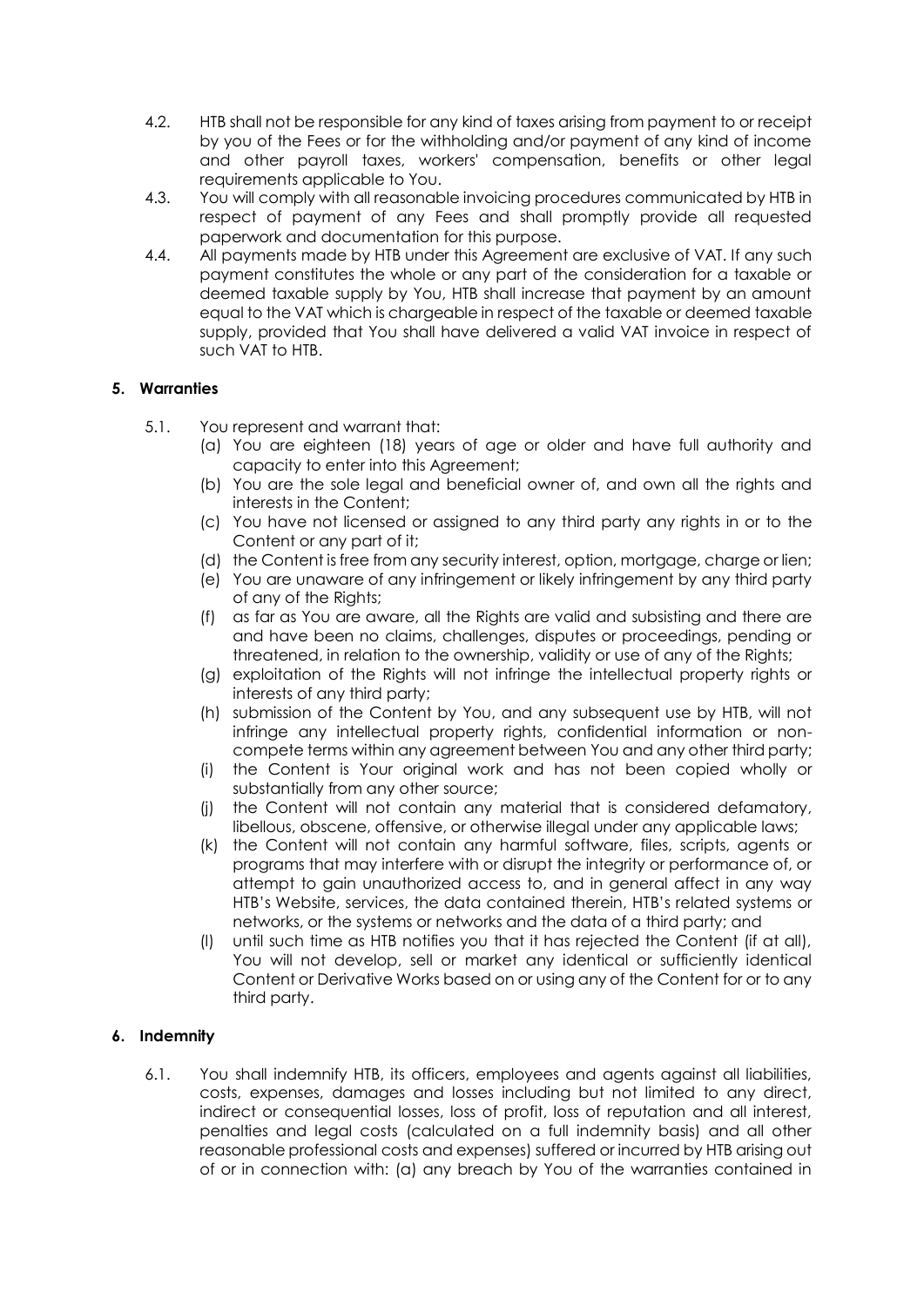clause 4; (b) the enforcement of any terms of this Agreement; (c) any taxes or other payments owed by You to any governmental or similar agency as a result your submission of the Content to HTB hereunder, any compensation owed to any of your employees or subcontractors in relation to submission of the Content, or any determination that you are not an independent contractor; (d) any claim by a third party that the Content provided hereunder infringes any Intellectual Property Right or any other right of any third party; or (e) any breach by You of any applicable laws.

- 6.2. You shall as soon as reasonably practicable, give written notice to HTB of any actual, threatened or suspected claim, allegation or other form of notification that the Content infringes the rights of any third party, specifying the nature of the claim in reasonable detail, and You shall not make any admission of liability, agreement or compromise in relation to any such claim, allegation or notification without the prior written consent of HTB.
- 6.3. At the request of HTB and at your own expense, You shall provide all reasonable assistance to enable HTB to resist any claim, action or proceedings brought against HTB as a consequence of your submission of the Content hereunder.
- 6.4. This indemnity shall apply whether or not You have been negligent or you are at fault.
- 6.5. If a payment due from HTB under this clause is subject to tax (whether by way of direct assessment or withholding at its source), HTB shall be entitled to receive from You such amounts as shall ensure that the net receipt, after tax, to HTB in respect of the payment is the same as it would have been were the payment not subject to tax.

## **7. Further assurance**

- 7.1. At Your own expense You shall, and shall use all reasonable endeavours to procure that any necessary third party shall, promptly execute and deliver such documents and perform such acts as may reasonably be required by HTB for the purpose of giving full effect to this Agreement , including without limitation assisting HTB, in the event that they accept the Content, in obtaining, defending and enforcing the Rights, and assisting with any other proceedings which may be brought by or against HTB against or by any third party relating to the Rights.
- 7.2. In the event You are in breach of the warranty at clause 5.1(a) You undertake to ratify and confirm everything that HTB does or arranges or purports to do or arranges in good faith in exercise of any power granted under this clause upon reaching the age of majority.

### **8. Confidentiality**

- 8.1. In the course of submitting Content hereunder, you may have access to confidential and proprietary information and materials of HTB or its clients, which may include (without limitation) user data, information related to past, present or future research, development or business affairs, any proprietary products, materials or methodologies, or any other information made available to you through your use of the Website ("Confidential Information").
- 8.2. Confidential Information shall be held in confidence and shall not be used or disclosed by You to any third party without HTB's prior written consent, except if required by law. No rights or licenses are granted or implied by any disclosure of Confidential Information.
- 8.3. On HTB's written request, You shall return to HTB or destroy any and all Confidential Information. This clause shall survive expiration or termination of this Agreement.

### **9. General**